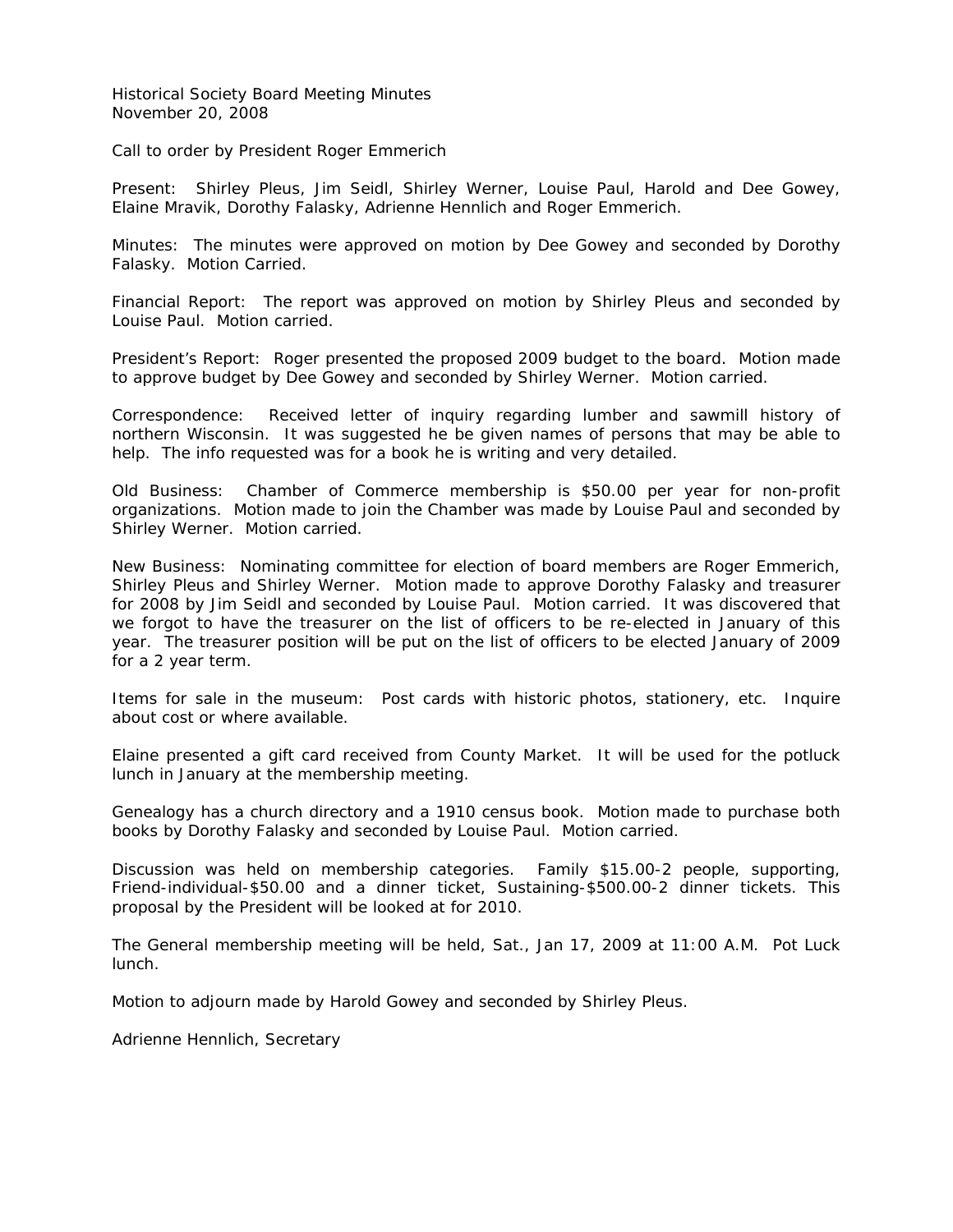Taylor County Historical Society Meeting Minutes October 16, 2008

Meeting was called to order by President Roger Emmerich

Present: Andy Brost, Don Brunner, Augusta Freiboth, Dee & Harold Gowey, Bill Baker, Sara Nuernberger, Roger Emmerich, Adrienne Hennlich, Elaine Mravik, Shirley Pleus and Louise Paul.

The minutes were approved on motion by Dee Gowey and seconded by Harold Gowey. Motion carried.

Financial Report: The report was approved on motion by Harold Gowey and seconded by Dee Gowey. Motion carried. Payroll has a balance of \$8,285.72 as of 6-30-08. Wages were \$2,105.60, FICA \$348.84 and Unemployment \$23.29. Motion made by Andy Brost and seconded by Bill Baker to approve payroll report. Motion carried.

Curator's Report: We are working on a large collection of artifacts to be accessioned. There is a Girl Scout tour on November 3, 2008.

President's Report: We sent a news release to the Star News & WKEB announcing winners of the raffle done each year during the fair. The Star News put the news release in the paper as a paid ad and our treasurer paid for it. I recommend we not send this to Star News in the future and just post winners at the office and on the courthouse public notice board. We can continue to send news releases to WKEB as they do respect these notices. We do contact winners immediately following the drawing. Thank you to the committee for the work on the ethnic dinner and to Sara for her help. Discussion was held on next year's dinner. Read letter from Internal Revenue Service, dated 9-20-08, verifying organization as a tax exempt club. Roger thanked Dan Mayer for his assistance in obtaining this letter.

Old Business: Sue Emmerich & Sara Nuernberger attended the training on the Past Perfect program in Eau Claire, last week. Sara explained the program. Will start data entry in the near future

New Business: The president said there won't be any board meetings until January unless necessary. January is membership meeting and election of officers. Plan for a pot luck on a Saturday. Plan a membership drive and establish a committee. A membership committee meeting will be held on Thursday, Nov. 13, 2008 at 9:30. Those meeting will be Bill, Don, Roger, Elaine and Adrienne.

Motion made by Louise and seconded by Augusta to adjourn.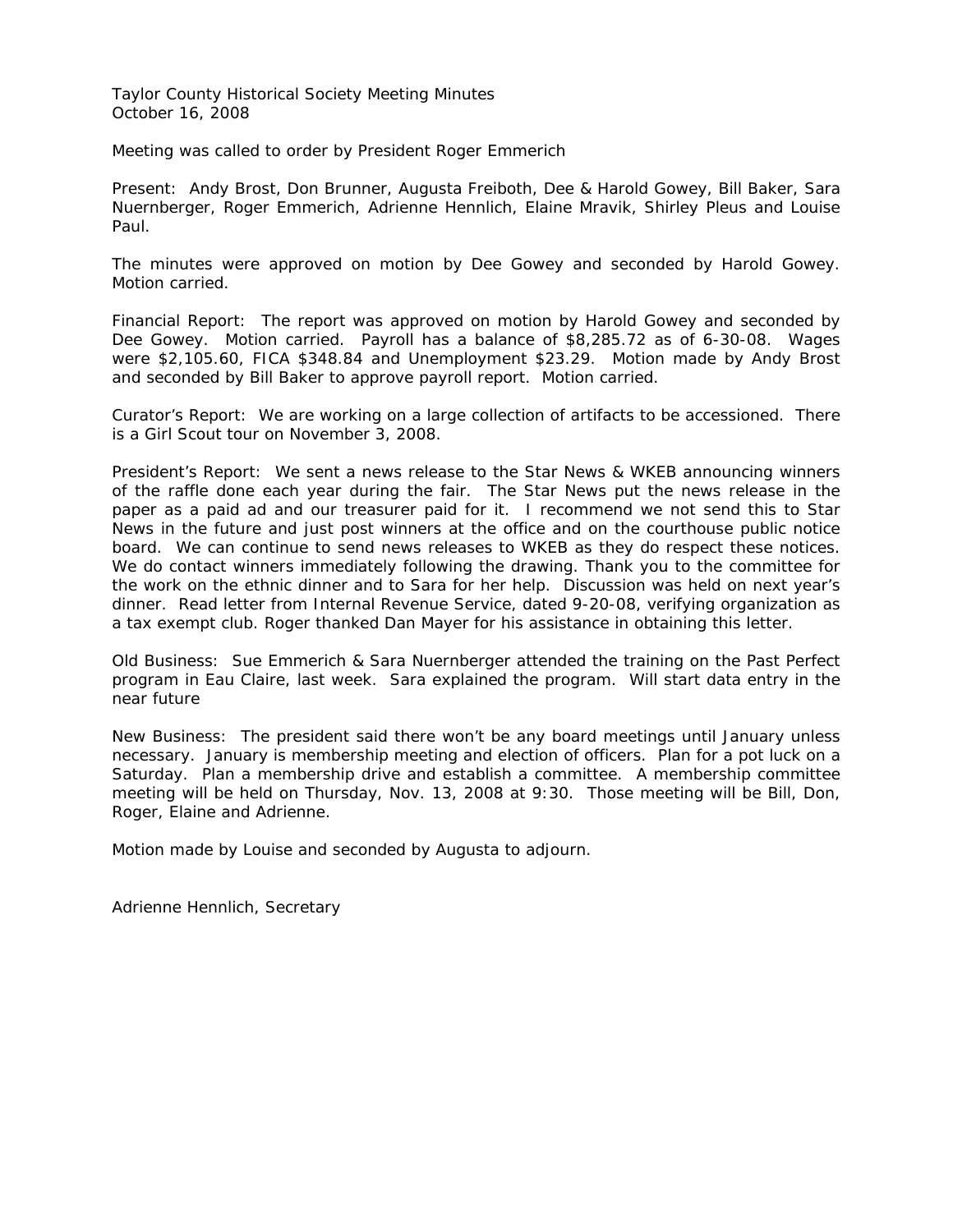Taylor County Historical Society Meeting Minutes Date: September 18, 2008

Time: 4:00 P.M.

Call to order: By Pres. Roger Emmerich. Thank you to Loretta & Hildegard Kuse for having us at their family Museum for our fall picnic and general membership meeting.

Present: Elaine Mravik, Augusta Freiboth, Sue and Roger Emmerich, Hildegard & Loretta Kuse, Harold & Dee Gowey, Frank & Judy Skibbie, Shirley & Pat Pleus, Adrienne Hennlich, Mr & Mrs Bizer, 4<sup>th</sup> grade teachers, and many other quests.

Minutes: The Minutes were approved on motion by Dee Gowey and seconded by Augusta Freiboth.

Financial Report: The Finance report was approved on motions by Sue Emmerich and seconded by Augusta Freiboth. Motion carried.

Curator's Report: Accessioning of artifacts, several visitors have been to the museum.

President's Report: Dan Mayer and Assoc. will handle any correspondence from the IRS, he received a letter from the IRS regarding the tax exempt status of our organization. They accepted our E filing as a Tax Exempt Organization.

Correspondence: A group from Russia and Sweden were in Prentice for the Caterpillar Co. and requested to see the museum.

Old Business: The first highway shop bldg constructed in 1927 located north of the current Hwy shop will be removed by the DOT. They will create displays of Taylor County's Hwy Transportation Dept. history, photos, etc. Bob Rusch, Paul Nagel and Hildegard & Loretta Kuse were names suggested to be interviewed by the DOT committee that is doing the display. Sue Emmerich & Sara Nuernberger will be attending a training workshop on the Past Perfect program on Oct  $7<sup>th</sup>$ , for entering all accessioning items.

New Business: Ethnic dinner is Saturday, Oct 11<sup>th</sup> at 3:00, dinner at 5:00. The catered meal will consist of a Scandinavian menu. The curators need acid free boxes in various sizes. A motion made by Dee Gowey and seconded by Augusta Freiboth to approve purchase of boxes in the amount of \$300.00. Motion carried.

Museum will be closed from mid November thru December. Will reopen after the  $1<sup>st</sup>$  of the year.

Meeting adjourned by motion of Dorothy Falasky and seconded by Frank Skibbie. Meeting adiourned.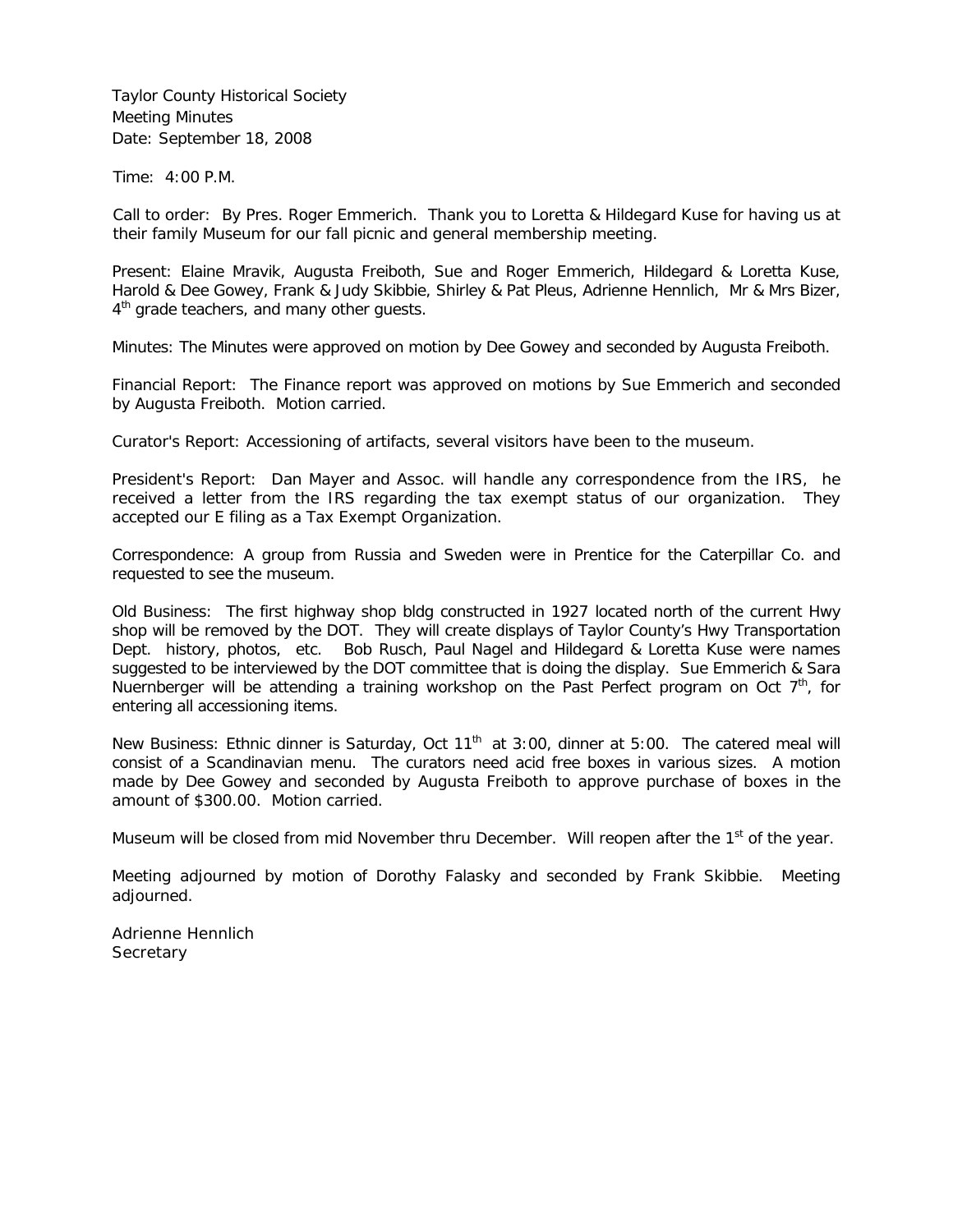Taylor County Historical Society August 21, 2008 Board Meeting minutes

Call to order: By Pres. Roger Emmerich

Present: Dee & Harold Gowey, Dorothy Falasky, Elaine Mravik, Don Brunner, Andy Brost, Sara Nuernberger, Jim Seidl, Louise Paul, Shirley Pleus, Adrienne Hennlich & Roger Emmerich.

Minutes: The Minutes were approved on motion by Dee and seconded by Jim. Motion carried.

Financial Report: The Finance report was approved on motion by Andy and seconded by Sara. Motion carried.

Curator's Report: We received favorable comments on the new layout of the museum. New items donated are historic display case, photos and model T jacks. Log cabin needs repairs near the chimney, roof needs replacing and interior chinking needs repair. Sign for print shop to identify building. Correct the school sign (date Circa 1870's).

President's Report: Garage: This fall to work arranging items, etc. Interest in print shop, need for a DVD to provide info on the print shop equipment. Suggested to have historic tractors displayed near log cabin for next year's fair.

Correspondence: President presented a letter from the Wis. DOT regarding a \$5,000.00 grant to develop the history of Taylor County's transportation industry. This grant being offered due to the need to remove a 1927 hwy shop building due to reconstruction of Hwy 13 north. Motion by Jim and seconded by Dee to accept option (2) offered by the DOT, to have their staff develop the history and prepare displays for an exhibit for our museum. Motion carried.

Old Business: President informed the board that he had contacted Mayer & Assoc. of Medford to contact the IRS to clear up any questions involved with the society's tax exempt status. Mayer & Assoc. will handle any correspondence from the IRS in the future, regarding tax exempt status.

New Business: Dee suggested to look into the cost of security post and rope for next meeting. Ethnic dinner: Plan to honor local families of Norwegian descent this year, with the dinner held on Sat. Oct 11<sup>th</sup>. President asked for volunteers to work on the dinner and program. We will have meeting in Sept for coordination of dinner and program.

Dorothy, treasurer, asked for action from the board regarding 6 month CD. Motion made by Dee and seconded by Sara, to roll over 6 Mo. CD at Time Federal. Motion carried.

Next meeting is Thurs. Sept 18<sup>th</sup> a general membership meeting, and will be held at Kuse family museum at 4:00 P.M. (annual picnic) pot luck. The historical society will provide the chicken. Meeting adjourned on motion by Dorothy and seconded by Sara.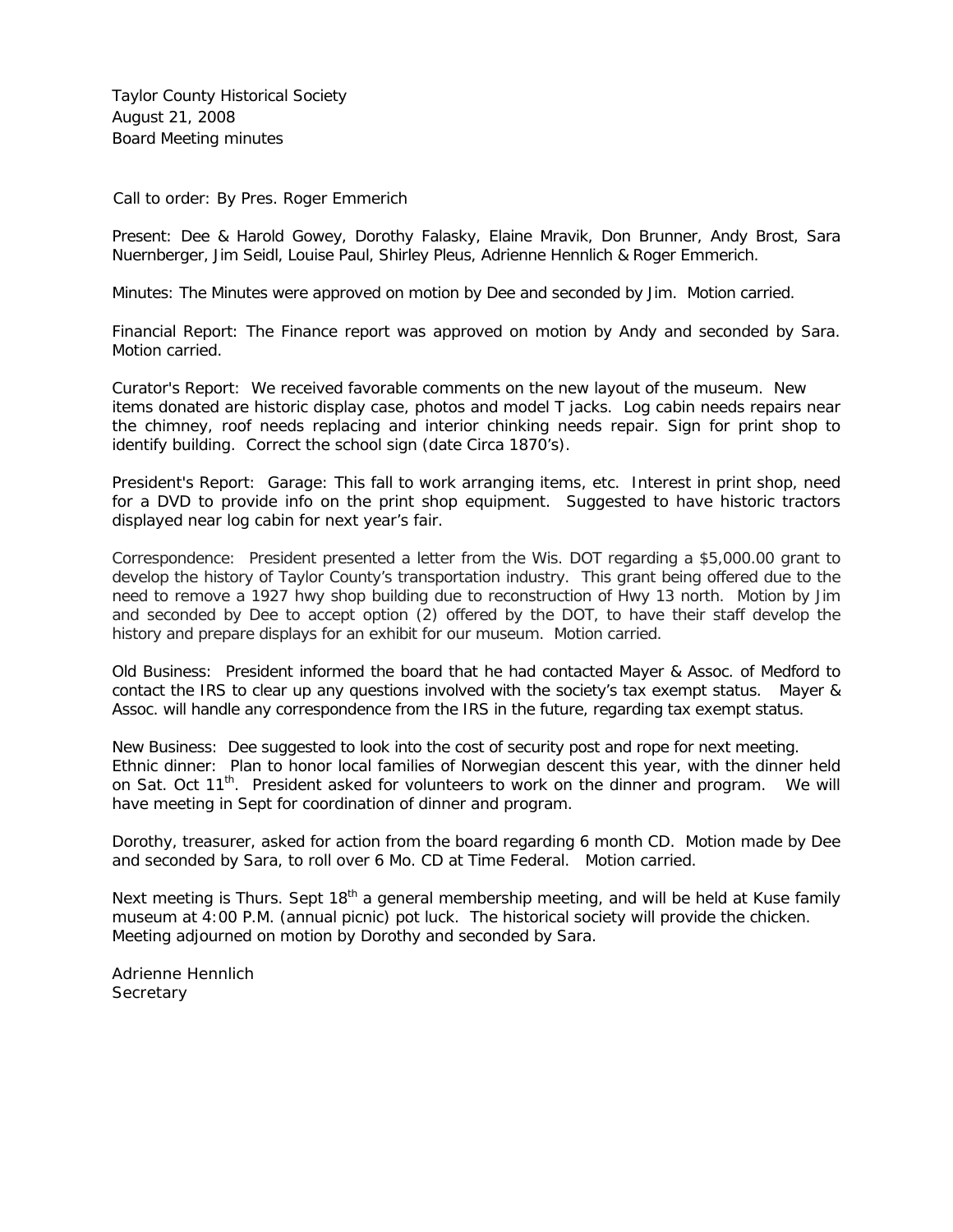Taylor County Historical Society Meeting Minutes Date: July 17, 2008 at 9:30 a.m.

Call to order: By Pres. Roger Emmerich

Present: Dorothy Falasky, Harold & Dee Gowey, Don Brunner, Bill Baker, Andy Brost, Louise Paul, Augusta Freiboth, Sara Nuernberger, Elaine Mravik & Adrienne Hennlich.

Minutes: The Minutes were approved on motion by Augusta and seconded by Dee. Motion carried.

Financial Report: The Finance report was approved on motion by Dee and seconded by Louise. Motion carried.

Payroll Account: Motion made to approve payroll acct. by Dorothy and seconded by Dee. Motion carried. Motion made by Dee to authorize payment of telephone & supplies. Louise seconded. Motion carried.

Curator's Report: Fair schedule (sign up), many visitors this summer. Don put the Plexiglas on bookshelves. Dairy breakfast was well attended. Sell tickets in the museum at the fair.

President's Report: Wisconsin DOT letter RE: demolition of old hwy shop, due to highway construction. The project involves research by a professional historian or options of receiving \$5,000.00 grant and develop our own. Review options of correspondence from Elizabeth Miller, Historic Preservation Consultant.

New Business:

Sheri Heier called requesting the Historical Society be open on Saturday the  $26<sup>th</sup>$  from 2:00 to 4:00 for the Auto club's trivia contest. They wanted the trivia questions to be of the history of Taylor County. Volunteers needed: Cabin (Dorothy), School (Augusta), Museum (Sara and Louise).

Establish a written policy regarding loaning DVD, VHS tapes, photos, etc. We have examples for a policy that needs to be written for our museum. Sara will help to develop the policy. (contact State Historical Society for info).

Fair discussion: Item to guess "what is it?" near the door. Need a tent. Motion made by Sara to authorize Don to purchase a tent, seconded by Dee. Motion carried. We will send a news release to Radio station and Star News with list of winners and prizes from our raffle.

Forest History membership: Discontinue membership. Motion made by Andy, seconded by Louise. Motion carried.

Sara to find plastic sleeves for the WWII military book.

Meeting adjourned on motion by Dee and seconded by Andy. Meeting Adjourned.

Secretary: Adrienne Hennlich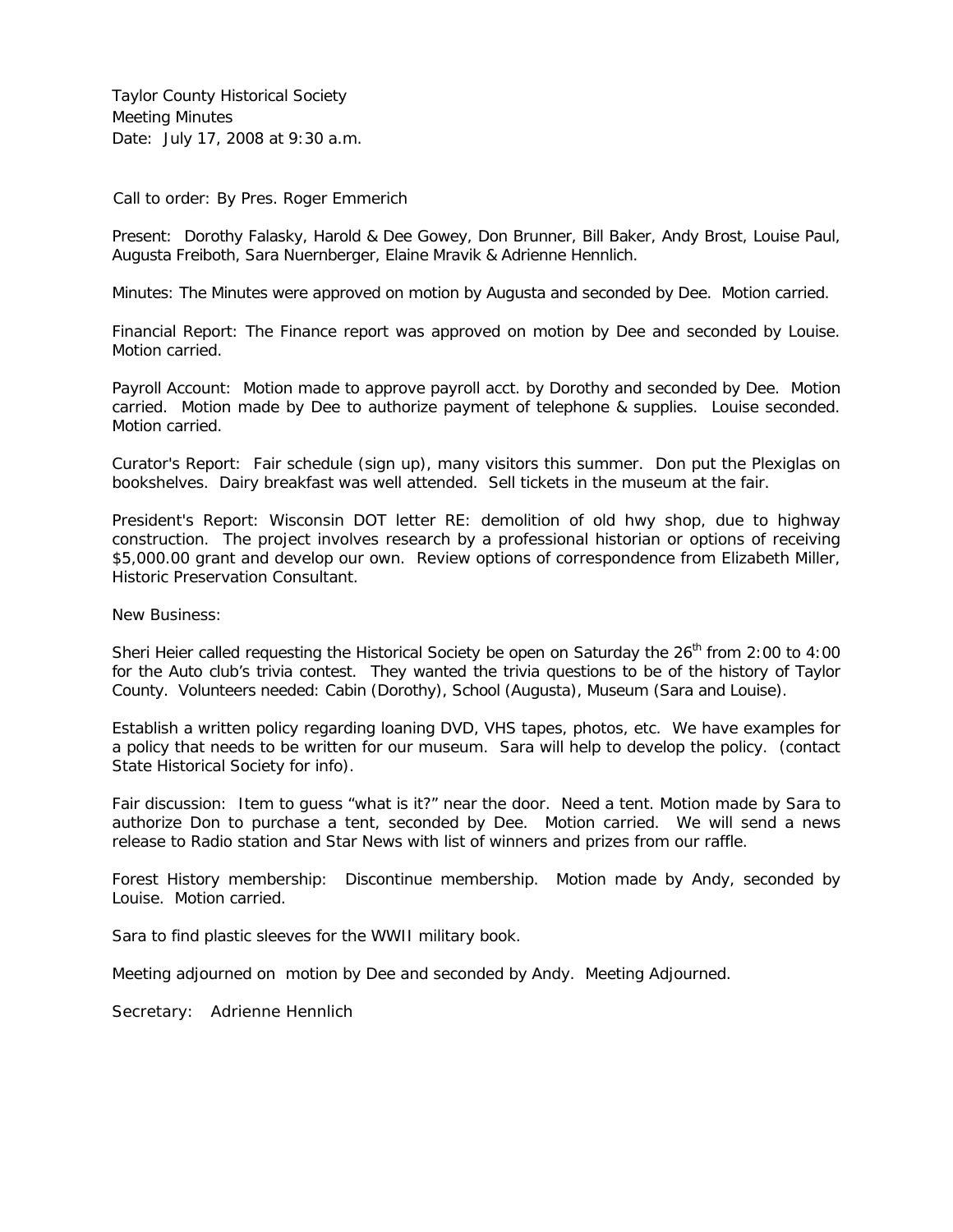Taylor County Historical Society Board Minutes of May 15, 2008

Call to order: President Roger Emmerich

Present: Dorothy Falasky, Sara Nuernberger, Shirley Pleus, Jim Seidl, Don Brunner, Bill Baker, Augusta Freiboth, Harold & Dee Gowey, Elaine Mravik and Adrienne Hennlich.

Minutes: The minutes approved on motion by Jim and seconded by Dee. Motion carried.

Financial Report: The financial report was approved on motion by Harold and seconded by Augusta. Motion carried.

Curator's Report: School and log cabin cleaned for school tours May  $15<sup>th</sup>$  through June  $5<sup>th</sup>$ .

President's Report: Received a card from new judge, Ann Knox-Bauer, on the story of the fish from Judge Carlson's office, which is now in the museum.

Discussed 4<sup>th</sup> grade history book being developed by the State Historical Society.

Free breakfast for volunteers at dairy breakfast. Approved on motion by Dee and seconded by Augusta. Motion carried

New dry sink built by Roger for kitchen display. Shirley Pleus donated materials for curtains in display.

Motion to authorize a computer book for Sara. Jim made motion and seconded by Dee. Motion carried.

Raffle tickets: 1<sup>st</sup> prize \$100.00, 2<sup>nd</sup> prized \$75.00, 3<sup>rd</sup> prize \$50.00. Children's prizes: Six \$5.00. Motion to approve prizes by Sara and seconded by Harold. Motion carried.

Donations for prizes: Jim Seidl \$100.00, Augusta Freiboth \$75.00, Louise Paul \$50.00, Dorothy Falasky-Children's prizes.

Authorize two people to attend Chippewa Valley training meeting on October  $7-9<sup>th</sup>$ . Motion made by Dee, seconded by Dorothy. Motion carried. Cost \$119.00 session for each person.

New Business: Sara reported on open house 6-8-08, posters, electronic sign and channels 7 and 9. Adrienne on advertising in Star News, Roger radio station.

We will look into donating our collection of National Geographic Magazines to the Medford library.

Motion to adjourn by Don, Seconded by Dee. Meeting adjourned.

Next Membership meeting 6-8-08 after open house.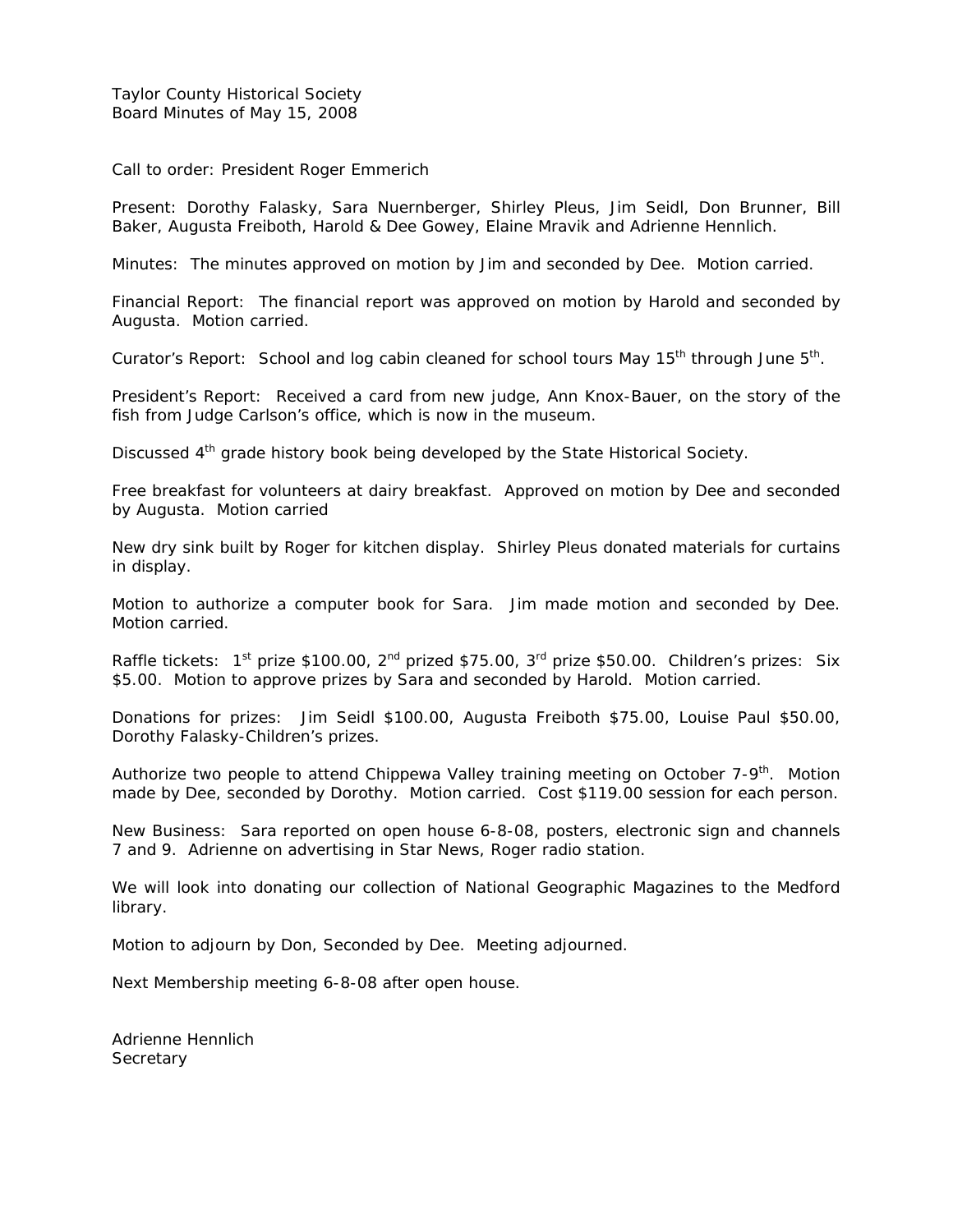President Roger Emmerich called meeting to order.

Present: Sue Emmerich, Shirley Werner, Dorothy Falasky, Jim Seidl, Dee and Harold Gowey, Elaine Mravik, Don Brunner, Marcia & Bob Grissman, Louise Paul, Dorothy Hodge, Corliss Jensen, Adrienne Hennlich.

Minutes: Motion made by Dee Gowey to approve the minutes and seconded by Sue Emmerich. Motion carried.

Financial Report: Motion made by Jim Seidl to approve and seconded by Harold Gowey Motion carried.

Curator's Report: Continue work on museum renovation, court house showcase changed, school tours for the  $4<sup>th</sup>$  graders are scheduled for the last two weeks in May. Set a cleaning day for school house and cabin. Review tour booklet from State Historical Society.

Correspondence: Wisconsin Council for Local History--\$15.00 donation requested.

Old Business: Raffle license should be sent in after 4-20-08, get contributions from local businesses. Jim Seidl donated \$100.00, as a cash prizes for raffle, print tickets.

Roger gave an explanation of renewing tax exempt status and gave a big Thank You to all volunteers who helped with the renovation.

New Business: Museum open house will be held in conjunction with the dairy breakfast June 8<sup>th</sup> and June membership meeting. Breakfast served from 7:00 A.M. to 1:00 P.M.

Motion to authorize ad for open house in the amount of \$100.00 total, to Star News and WKEB/WIGM made by Don Brunner and seconded by Louise Paul. Motion carried.

Inquire to see if advertisement could be put on the electronic sign in front of museum.

Curators requested that an effort be made to display the covered wagon outside for the school tours.

Motion to adjourn made by Dorothy and seconded by Sue. Meeting adjourned.

Next Board meeting, Thursday May  $15<sup>th</sup>$  at 9:30 A.M.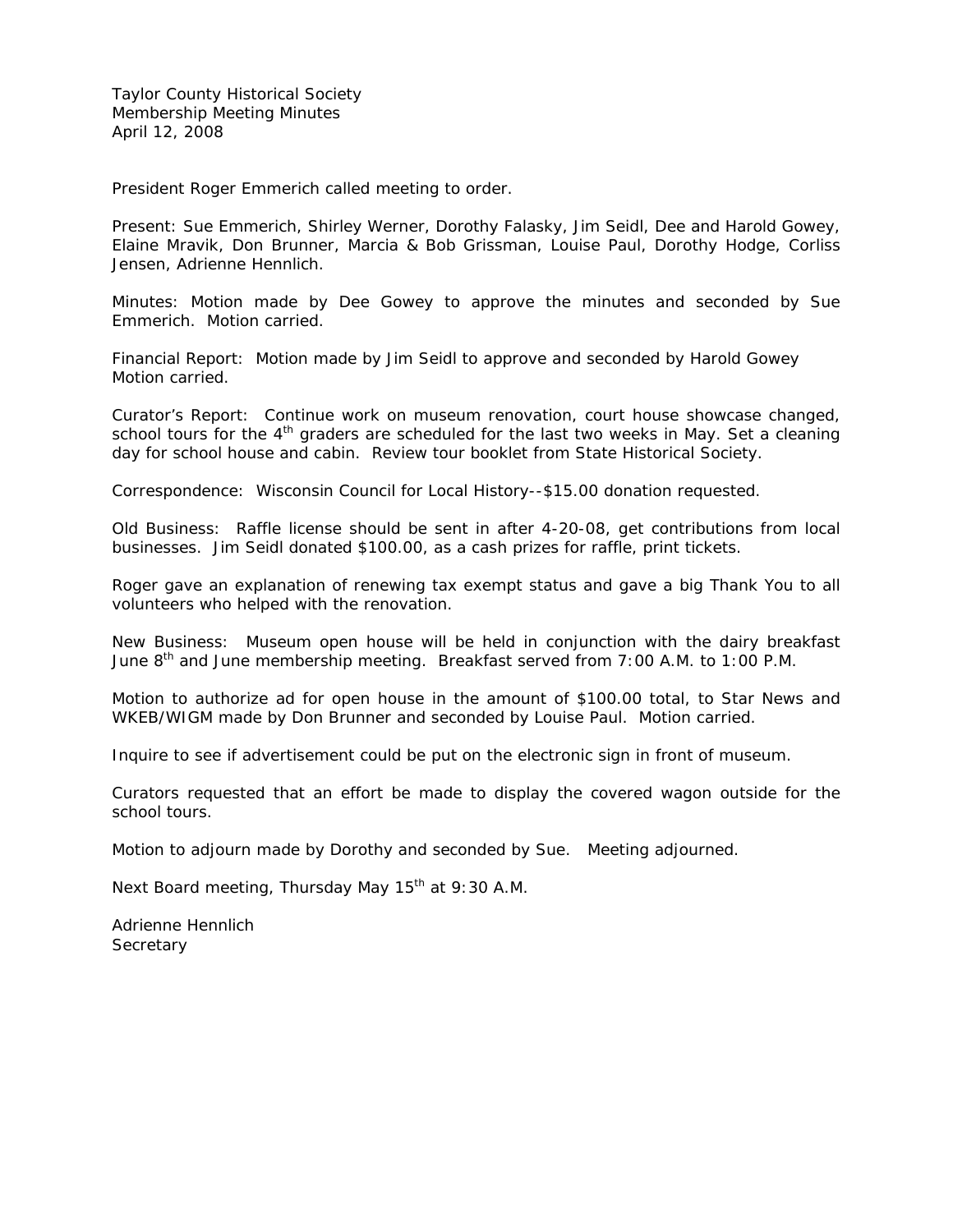Taylor County Historical Society Meeting Minutes March 20, 2008

Call to order: by Pres. Roger Emmerich

Present: Shirley Pleus, Dorothy Falasky, Andy Brost, Louise Paul, Sara Nuernberger, Elaine Mravik, Adrienne Hennlich & Bob Grissman

Minutes: The minutes were approved on motion by Louise Paul and seconded by Sara Nuernberger. Motion carried.

Financial Report: The finance report was approved on motions by Andy Brost and seconded by Shirley Pleus. Motion carried.

Curator's Report: Sara is deaccessioning artifacts in the records. Work continues to restore the museum. We are arranging new exhibits.

President's Report: Review calendar of events-Fair July 31 to Aug. 3<sup>rd</sup>. Committee in May or (April) for ethnic dinner.

New Business: Raffle tickets: Apply for license by April 20<sup>th</sup>. Contact businesses for donations for raffle prizes. Consider an interview at radio station and also Star News ad for open house in June (during dairy breakfast). Consider photos of visitors at fair near the covered wagon, which will be on display outside the museum.

Next meeting will be the general membership on Saturday, April  $12<sup>th</sup>$  at 11:00 A.M. A potluck lunch will be served.

Motion made by Dorothy Falasky and seconded by Louise Paul to adjourn.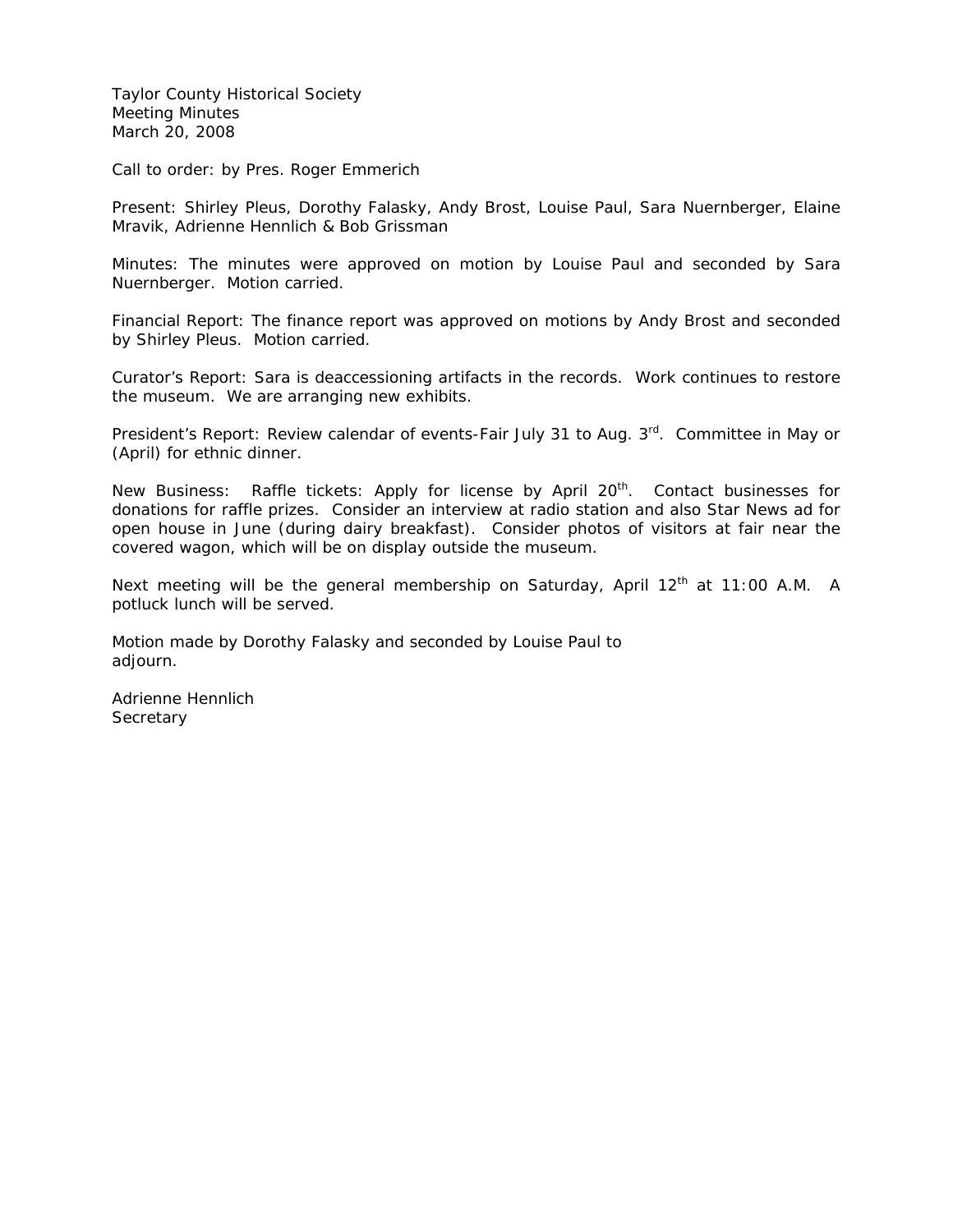Taylor County Historical Society Board Meeting Feb. 21, 2008

President Roger Emmerich called the meeting to order.

Present: Louise Paul, Dorothy Falasky, Don Brunner, Jim Seidl, Bill Baker, Sara Nuernberger, Shirley Pleus, Andy Brost, Elaine Mravik and Adrienne Hennlich.

Minutes: A motion made by Andy to accept the minutes as typed and seconded by Dorothy. Motion carried.

Financial Report: Treasurers report given by Dorothy Falasky. The board authorized the treasurer and the president to invest current surplus funds in CDs at rates most favorable to society. Motion made by Jim and seconded by Andy to accept. Motion carried.

Curator's report: Do to lack of storage space, the town of Rib Lake and Gilman tax records are to be deaccessioned. We will contact the municipal officials to offer the return of these records. A motion made by Dorothy, seconded by Louise. Motion carried.

Old Business: Annual report filed 2-21-08 to State Historical Society. Thank you volunteers for your continued help to restore the museum.

New Business: Discussed an open house and membership meeting during the farmer's breakfast. Will advertise in the Star News and on radio. The board is in agreement for the event. A committee will work to organize the open house.

Sara Nuernberger to attend a workshop at Wisconsin Dells on 5-18-08. The \$30.00 fee and mileage will be reimbursed to Sara.

Wal-Mart has donated \$2,000.00 to the museum, which will be presented on March 5<sup>th</sup> and the grand opening is March  $7<sup>th</sup>$ .

The museum is in the process of applying for a new tax exempt number for non-profit organizations. The old number was inadvertently over looked, resulting in a dormant category. The cost for the new 501-3C category re-instatement will be \$700.00. The number to make purchases remains the same. Motion made by Don and seconded by Elaine to contact an accountant to be responsible for all IRS correspondence. Motion carried.

A collection policy will be established for donations to the museum.

A motion to adjourn by Andy, seconded by Dorothy. Meeting adjourned.

Next board meeting is Thursday, March  $20<sup>th</sup>$  at 9:30 A.M.